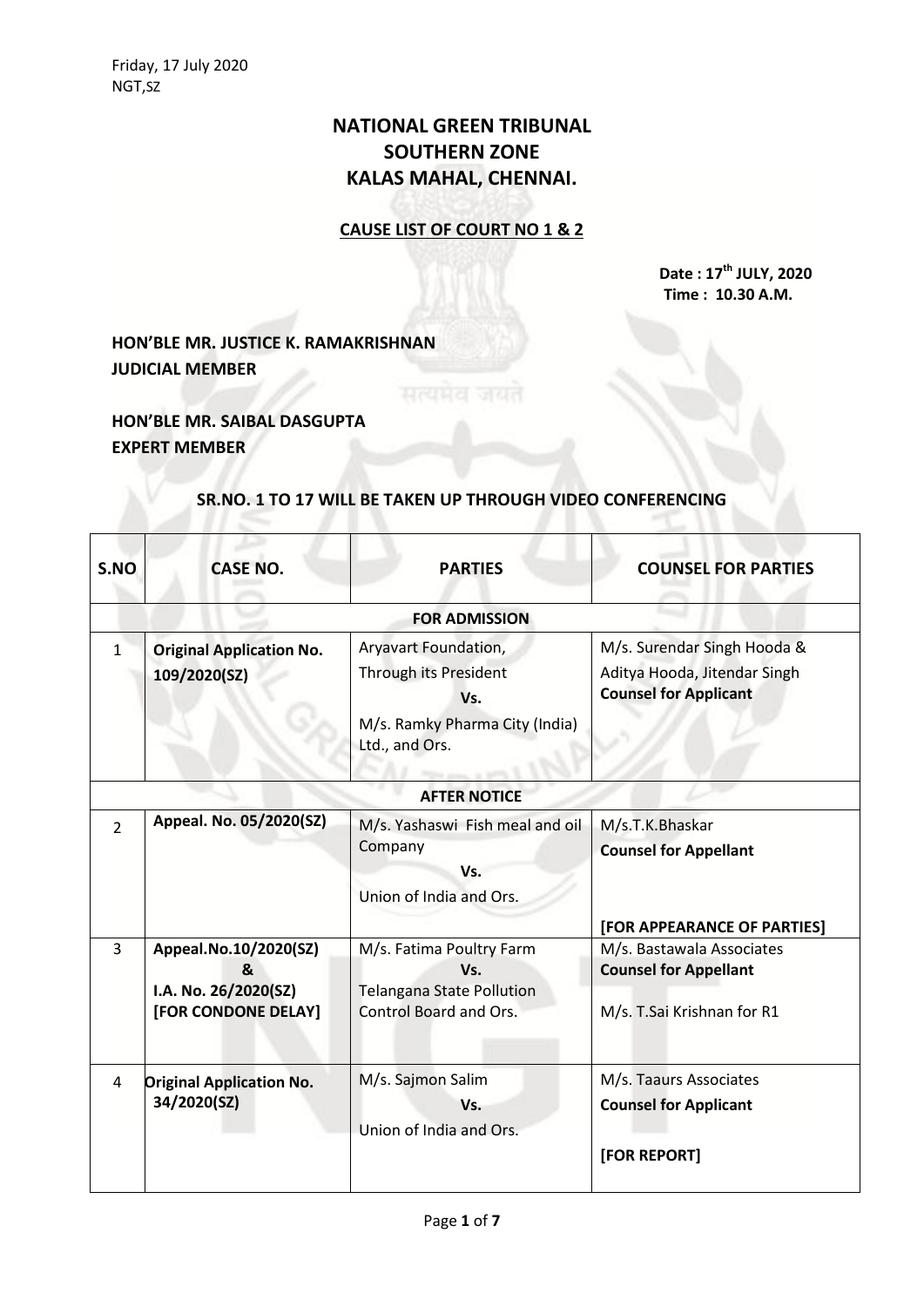| <b>FOR REPORT</b> |                                                                                 |                                                                                                                                                                                                                                                                              |                                                                                                                                                                                     |
|-------------------|---------------------------------------------------------------------------------|------------------------------------------------------------------------------------------------------------------------------------------------------------------------------------------------------------------------------------------------------------------------------|-------------------------------------------------------------------------------------------------------------------------------------------------------------------------------------|
| 5                 | <b>Original Application No.</b><br>252/2017(SZ)                                 | Udaya Suvarna Karnataka and anr.<br>Vs.<br>The Deputy Commissioner /<br>Chairman<br><b>Udupi District Sand Monitoring</b><br>Committee, Udupi and Ors.                                                                                                                       | M/s. Ranjan Shetty<br><b>Counsel for Applicant</b><br>M/s. Devraj Ashok for R1 to R4<br>M/s. Syed Nurullah Sheriff for R6<br>M/s. B. Thilak Narayanan for R7<br>[FOR FILING REPORT] |
| 6                 | <b>Original Application No.</b><br>27/2019 (SZ) &<br>(I.A. No.29 & 30/2019)(SZ) | Kishore Kumar & Anr.<br>Vs.<br>Union of India and Ors.<br>सत्यमदा जस्र                                                                                                                                                                                                       | Mr. KarunakarMahalik<br><b>Counsel for Applicant</b><br>M/s. M.V.V.Ramana for R10<br>M/s. T.K.Bhaskar for R11<br>M/s. M.R.Gokul Krishnan for R13<br>[FOR FILING FURTHER REPORT]     |
| $\overline{7}$    | <b>Original Application No.</b><br>52/2019(SZ)                                  | Anandhi<br>Vs.<br>M/s. Vishali Water Service<br>And Ors.                                                                                                                                                                                                                     | Ms. Anandhi<br><b>Applicant in Person</b><br>M/s. Mani Gopi for R1 to R5, R7<br>M/s. Abdul Saleem for R6<br>[FOR FILING REPORT]                                                     |
| 8                 | <b>Original Application No.</b><br>31/2020(SZ)                                  | Tribunal on its own motion<br><b>SUO MOTU</b> based on the News<br>Item in The Hindu Chennai<br>Newspaper dt: 10.02.2020,<br>"Dumping of waste in quarry<br>threatens wildlife reserve"<br>Vs.<br>The Field Director,<br>Mudumalai Tiger Reserve,<br>Udhagamandalam and Ors. | M/s. Vijay Prasanth &<br>M.Mani Gopi for R1, R2, R4<br>M/s. C. Kasirajan for R3<br>M/s. P.Srinivas for R5<br>[FOR CONSIDERATION OF REPORT]                                          |
| 9                 | <b>Original Application No.</b><br>32/2020(SZ)                                  | Tribunal on its own motion<br><b>SUO MOTU</b> based on the News<br>Item in Dinamalar Chennai<br>Newspaper dt: 10.02.2020,<br>"Heaps of Plastic wastes and<br>Garbage lying in a side of Porur<br>Lake".                                                                      | M/s. Mani Gopi for R1 & R4<br>M/s. Abdul Saleem for R2<br>[FOR CONSIDERATION OF REPORT]                                                                                             |
|                   |                                                                                 | Vs.<br>The District Collector,<br>Thiruvallur District and Ors.                                                                                                                                                                                                              |                                                                                                                                                                                     |
| 10                | <b>Original Application No.</b><br>33/2020(SZ)                                  | Tribunal on its own motion<br><b>SUO MOTU</b> based on the News<br>Item in Dinamalar Chennai<br>Newspaper dt: 10.02.2020,<br>"Stagnation of Drainage Water<br>in Velachery, Veerangal Canal                                                                                  | M/s. S.N.Parthasarathi for R1<br>M/s. Abdul Saleem for R2<br>M/s. P.T.Ramadevi for R3<br>[FOR CONSIDERATION OF REPORT]                                                              |
|                   |                                                                                 | - People suffer from                                                                                                                                                                                                                                                         |                                                                                                                                                                                     |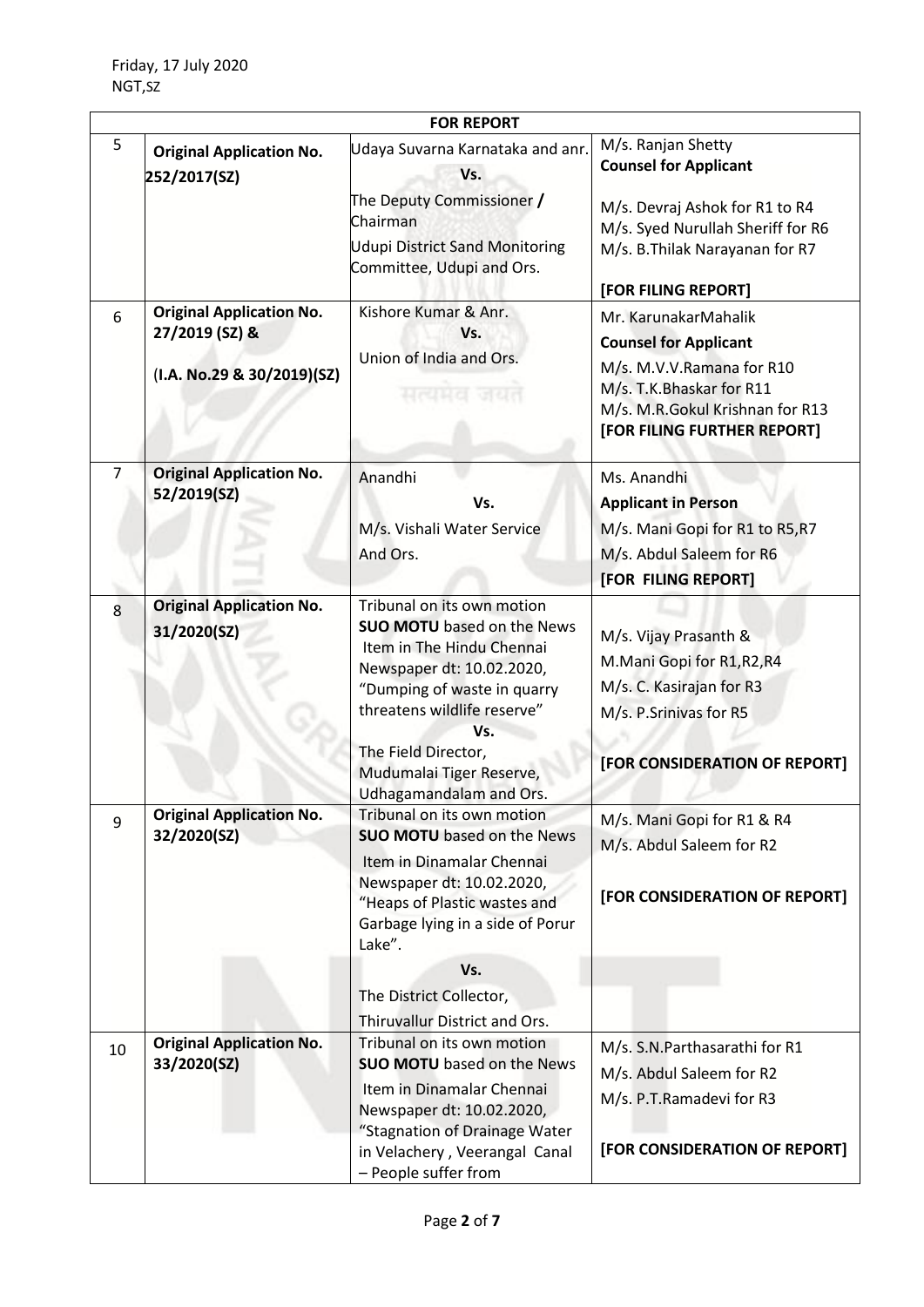|    |                                                                                   | Respiratory Problem".                                                                                                     |                                                                                                                                                                                   |
|----|-----------------------------------------------------------------------------------|---------------------------------------------------------------------------------------------------------------------------|-----------------------------------------------------------------------------------------------------------------------------------------------------------------------------------|
|    |                                                                                   | Vs.                                                                                                                       |                                                                                                                                                                                   |
|    |                                                                                   | The District Collector,                                                                                                   |                                                                                                                                                                                   |
|    |                                                                                   | Chennai District and Ors.                                                                                                 |                                                                                                                                                                                   |
| 11 | <b>Original Application No.</b>                                                   | Tribunal on its own motion                                                                                                | M/s. KamaleshKannan for R1,R2,R3                                                                                                                                                  |
|    | 69/2020(SZ)                                                                       | <b>SUO MOTU</b> based on the News                                                                                         | and R5.                                                                                                                                                                           |
|    | <b>[HEARD THROUGH VIDEO</b><br><b>CONFERENCING ON</b><br>15.05.2020]              | Item inDinamalar Newspaper<br>dt: 14.05.2020, Chennai<br>Supplementary, "Encroachment<br>of Nemilicherry Lake".<br>Vs.    | M/s. Abdul Saleem for R4.                                                                                                                                                         |
|    |                                                                                   | The Chief Secretary to Govt. of<br>Tamil Nadu, Govt Secretariat,<br>Fort St. George Chennai,                              | <b>[FOR CONSIDERATION OF REPORT</b><br><b>AND APPEARANCE OF PARTIES]</b>                                                                                                          |
|    |                                                                                   | Tamil Nadu and Ors.                                                                                                       |                                                                                                                                                                                   |
|    |                                                                                   | <b>FOR HEARING</b>                                                                                                        |                                                                                                                                                                                   |
| 12 | <b>Appeal No.59/2017(SZ)</b>                                                      | D.Sulif<br>Vs.<br>The Government of India,<br>Rep., by its Director,                                                      | M/s. J. Anandhavalli<br><b>Counsel for Appellant</b><br>M/s. G.M. Syed Nurullah Sheriff<br>for R1, R3 & R8<br>M/s. M.Mani Gopi<br>for R4, R6, R10, R11                            |
|    | <b>WITH</b>                                                                       | Ministry of Environment and<br>Forests,<br>New Delhi and ors.                                                             | M/s. C. Kasirajan for R7<br>M/s. Thankasivan for R9                                                                                                                               |
| 13 | <b>Appeal No.80/2017(SZ)</b>                                                      | <b>Conservation of Nature Trust</b><br>Vs.<br>The Secretary,<br>Ministry of Environment and<br>Forest, New Delhi and Ors. | M/s.M.Murali<br><b>Counsel for Appellant</b><br>M/s. M.Sumathi for R1<br>M/s. Thankasivan for R4                                                                                  |
| 14 | M.A.No.<br>125 & 152 /2016(SZ)<br>IN<br>ApplicationNo.103/2016(SZ)<br><b>WITH</b> | <b>Puducherry Environment</b><br>Protection Association,<br>Vs.<br>Union of India,<br>New Delhi and Ors.                  | M/s.A.Yogeshwaran<br><b>Counsel for Applicant</b><br>M/s.M.RGokul Krishnan for R1<br>M/s.Me.Sarashwathy for R2<br>M/s. C. Kasirajan for R3 & R4<br>M/s. S.Sai Sathya Jithfor R5   |
| 15 | M.A.No.126/2016 (SZ)<br>IN<br>Appeal No. 123/2016(SZ)<br><b>WITH</b>              | <b>Puduchery Environment</b><br>Protection Association,<br>Vs.<br>Union of India and Ors.                                 | M/s. A.Yogeshwaran<br><b>Counsel for Appellant</b><br>M/s. M.R.Gokul Krishnan for R1<br>M/s. Me.Saraswathyfor R2<br>M/s. C. Kasirajan for R3 & R4<br>M/s. S.Sai Sathya Jithfor R5 |
| 16 | <b>Original Application No.</b><br>161/2017(SZ)                                   | <b>Pudhucherry Environment</b><br><b>Protection Association</b><br>Vs.                                                    | M/s. A.Yogeshwaran<br><b>Counsel for Applicant</b>                                                                                                                                |
|    |                                                                                   | The District Environmental<br>Engineer,<br><b>Tamil Nadu Pollution Control</b>                                            | M/s. Kasi Rajan for R1<br>M/s. Sai SathyaJith for R2                                                                                                                              |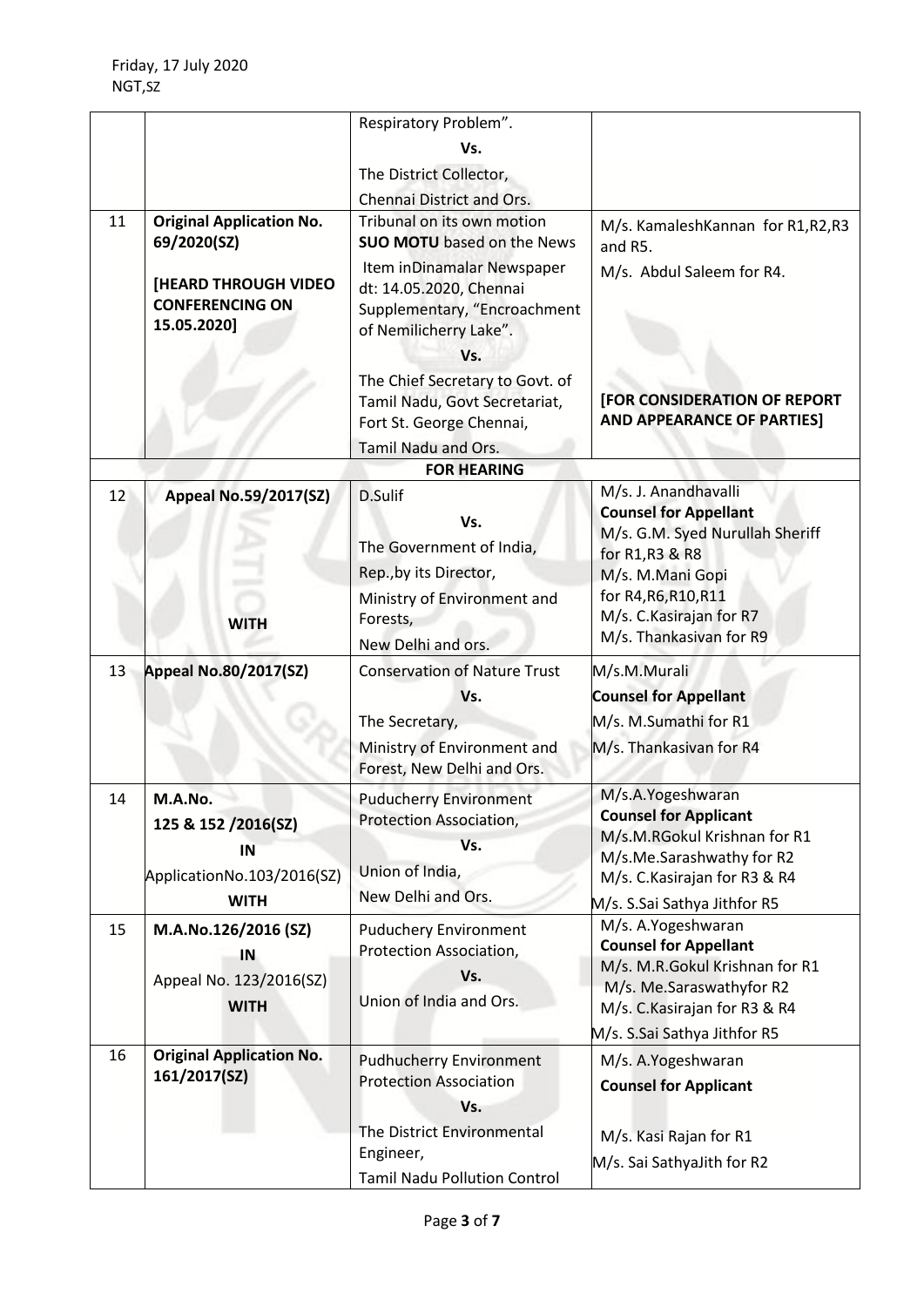|    |                                                     | Board,                                                                                                                                                           |                                                                                                                                                                                                                                                                                                                                    |
|----|-----------------------------------------------------|------------------------------------------------------------------------------------------------------------------------------------------------------------------|------------------------------------------------------------------------------------------------------------------------------------------------------------------------------------------------------------------------------------------------------------------------------------------------------------------------------------|
|    |                                                     | Cuddalore and Anr.                                                                                                                                               |                                                                                                                                                                                                                                                                                                                                    |
| 17 | <b>Original Application No.</b><br>249/2017(SZ)     | Dr.K.Neelima<br>Andhra Pradesh.<br>Vs.                                                                                                                           | M/s. Naidu Associates<br>P.Venkaiah Naidu<br><b>Counsel for Applicant</b><br>M/s. Madurai Donti Reddy                                                                                                                                                                                                                              |
|    |                                                     | The State of Andhra Pradesh                                                                                                                                      | for R1,R3 & R4,R5,R6                                                                                                                                                                                                                                                                                                               |
|    |                                                     | And Ors.                                                                                                                                                         | M/s. Sai Krishnan for R2                                                                                                                                                                                                                                                                                                           |
|    |                                                     | SR.NO.18 TO 26 WILL BE TAKEN UP ON 20.07.2020 THROUGH VIDEO CONFERENCING                                                                                         |                                                                                                                                                                                                                                                                                                                                    |
| 18 | Appeal.No.06/2020(SZ)                               | R.L.Srinivasan<br>Vs.<br>Union of India and Ors.                                                                                                                 | M/s. A.Yogeshwaran<br><b>Counsel for Appellant</b><br>M/s. Abdul Saleem for R2<br>[AFTER NOTICE]                                                                                                                                                                                                                                   |
|    |                                                     | <b>FOR REPORT</b>                                                                                                                                                |                                                                                                                                                                                                                                                                                                                                    |
| 19 | <b>Original Application No.</b><br>26/2016(SZ)<br>& | Disha-A Life School and<br>P.K.D College of Education<br>and Ors.                                                                                                | M/s.N.L.Rajah<br><b>Counsel for Applicant</b><br>M/s. S.N.Parthasarathi for R1                                                                                                                                                                                                                                                     |
|    | M.A.No.103/2017(SZ)                                 | Vs.<br>The State of Tamilnadu<br>Chennai and Ors.                                                                                                                | M/s. C. Kasirajan for R2 & R3<br>Mr. R. Bharath kumar for R4 & R5<br>[FOR CONSIDERATION OF REPORT]                                                                                                                                                                                                                                 |
| 20 | <b>Original Application No.</b><br>234/2017(SZ)     | MeenavaThanthai<br>K.R.Selvarajkumar<br>MeenavarNala Sangam<br>Vs.<br>The Director<br>Ministry of Environment,<br>Forest & Climate Change,<br>New Delhi and Ors. | M/s. K.Mageshwaran<br><b>Counsel for Applicant</b><br>M/s. G.M.Syed Nurullah Sheriff<br>for R1,R2<br>M/s. Ekambaram for R3<br>M/s. S.N.Parthasarathi<br>for R4, R5, R6, R9, R10<br>M/s. Abdul Saleem for R7<br>M/s. Raja Shrinivas for R8<br>M/s. P.T.Ramadevi for R11<br>M/s. P.Saranath for R12<br>[FOR CONSIDERATION OF REPORT] |
| 21 | <b>Original Application No.</b><br>40/2019(SZ)      | Kavitha<br>Vs.<br>The District Collector,<br>Kanchipuram District and Ors.                                                                                       | M/s. A.Venkatesan<br><b>Counsel for Applicant</b><br>M/s. S.N.Parthasarathi for R1<br>M/s. Abdul Saleem for R2<br>[FOR CONSIDERATION OF REPORT]                                                                                                                                                                                    |
| 22 | <b>Original Application No.</b><br>15/2020(SZ)      | Tribunal on its own motion<br><b>SUO MOTU</b> based on the News<br>Item in Malayala Manorama,<br>Malayalam newspaper                                             |                                                                                                                                                                                                                                                                                                                                    |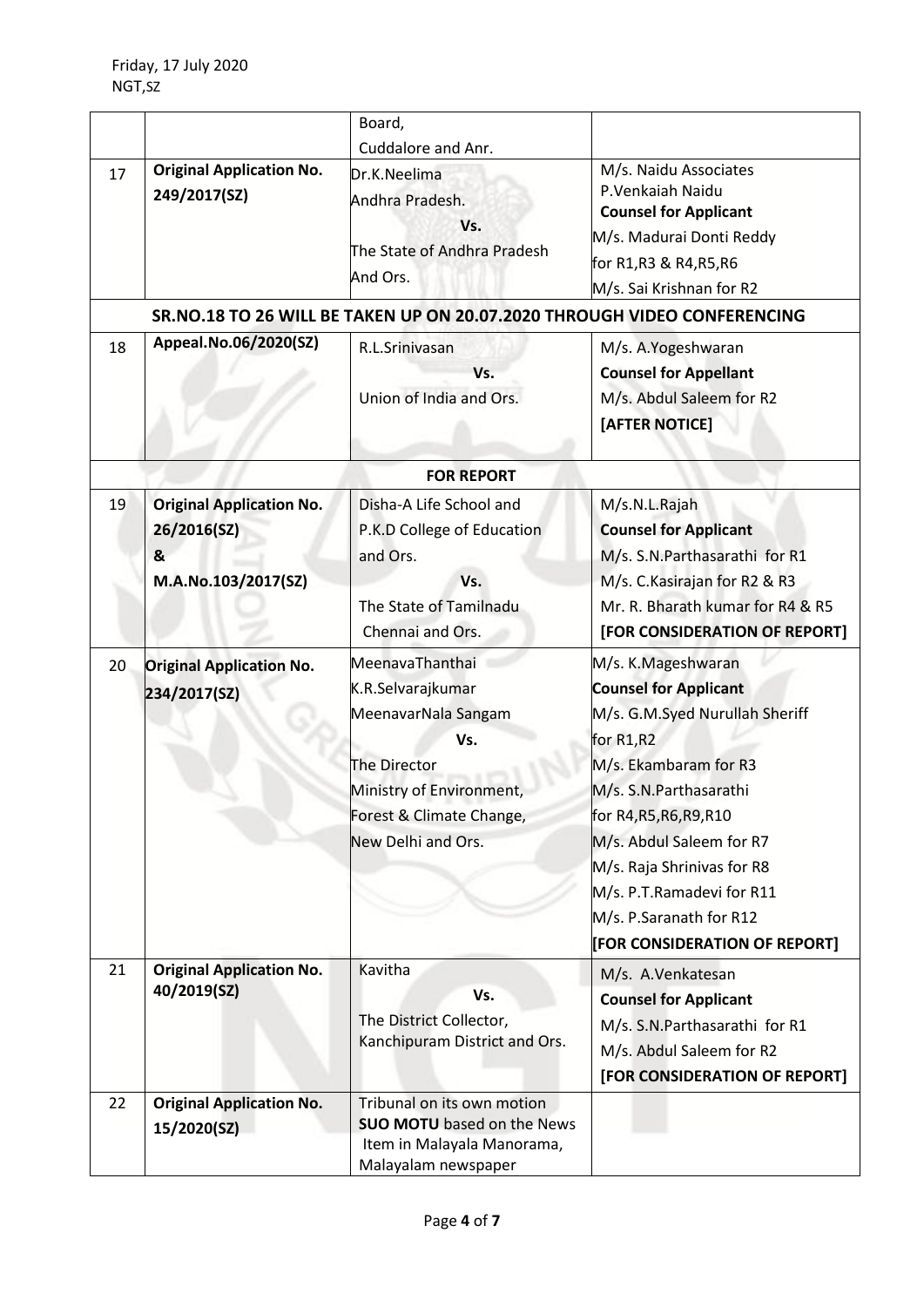|    |                                                                                | dt: 20.01.2020, "Burning banks<br>of Bharathapuzha". Anti social<br>elements continue to burn<br>dried riparian grasslands.<br>Vs.<br>Government of Kerala and Ors. | [FOR REPORT]                                                                                                                                                                                                     |
|----|--------------------------------------------------------------------------------|---------------------------------------------------------------------------------------------------------------------------------------------------------------------|------------------------------------------------------------------------------------------------------------------------------------------------------------------------------------------------------------------|
| 23 | <b>Original Application No.</b><br>44/2020(SZ)                                 | Jeganathan<br>Vs.<br>The District Collector,<br>Ramanathapuram and Ors.                                                                                             | M/s. Anirudh Wadhwa<br><b>Counsel for Applicant</b><br>M/s. S.N.Parthasarathi for R1<br>M/s. Abdul Saleem for R5<br>[FOR CONSIDERATION OF REPORT]                                                                |
| 24 | M.A.No.192/2017(SZ)<br>IN<br><b>Unnumbered Appeal</b><br>Diary.No.519/2017(SZ) | The Conservation of Action Trust<br>Rep., by its Executive Trustee<br>Mumbai and another<br>Vs.<br>Union of India and Ors.                                          | M/s. Stanley Hebzon Singh<br><b>Counsel for Appellant</b><br>M/s. H.Yasmeen Ali for R2<br>M/s. T.Sai Krishnan for R3<br>M/s. V.Ramarao for R4<br>[FOR HEARING]                                                   |
| 25 | <b>Original Application No.</b><br>261/2017(SZ)                                | KuruvichiraSri.NagarajaTemple<br>Vs.<br>KunnathunaduGrama<br>Panchayat and Ors.                                                                                     | Mr. K S Ravindran Nair<br>(Party in person)<br>M/s. Prasanth for R1<br>M/s. E.K.Kumaresanfor R2<br>M/s. V.K.Rema Smirithi for R3<br>M/s. Vidyalakshmifor R4<br>[FOR HEARING]                                     |
| 26 | Appeal.No.03/2019(SZ)                                                          | Shaji A.K<br>Vs.<br>Jnion of India and Ors.                                                                                                                         | M/s. Harish Vasudevan<br><b>Counsel for Appellant</b><br>M/s. Gokul Krishnan for R1<br>M/s. Rahul Balaji for R2 to R5<br>[FOR HEARING]                                                                           |
|    |                                                                                | SR.NO.27 TO 33 WILL BE TAKEN UP ON 21.07.2020 THROUGH VIDEO CONFERENCING                                                                                            |                                                                                                                                                                                                                  |
| 27 | <b>Original Application No.</b><br>197/2016(SZ)                                | Varadarajan<br>Vs.<br>The Regional Director,<br>Central Ground Water Board,<br>Chennai and Ors.                                                                     | M/s. N.Suresh<br><b>Counsel for Applicant</b><br>M/s.D.Ramesh Kumar for R1<br>M/s.Yasmeen Ali for R2<br>M/s. Mani Gopi for R3, R4,R5<br>M/s. Ramesh Venkatachalapathy<br>for R6<br>[FOR CONSIDERATION OF REPORT] |
| 28 | <b>Original Application No.</b><br>143/2017(SZ)                                | MeenavaThanthai<br>K.R.Selvaraj Kumar<br>MeenavarNala Sangam,<br>Vs.<br>The Director,                                                                               | M/s. K.Mageshwaran<br><b>Counsel for Applicant</b><br>M/s. H.Yasmeen Ali for R2                                                                                                                                  |
|    |                                                                                | Directorate of School Education,                                                                                                                                    | M/s. Mani Gopi for R3 & R4                                                                                                                                                                                       |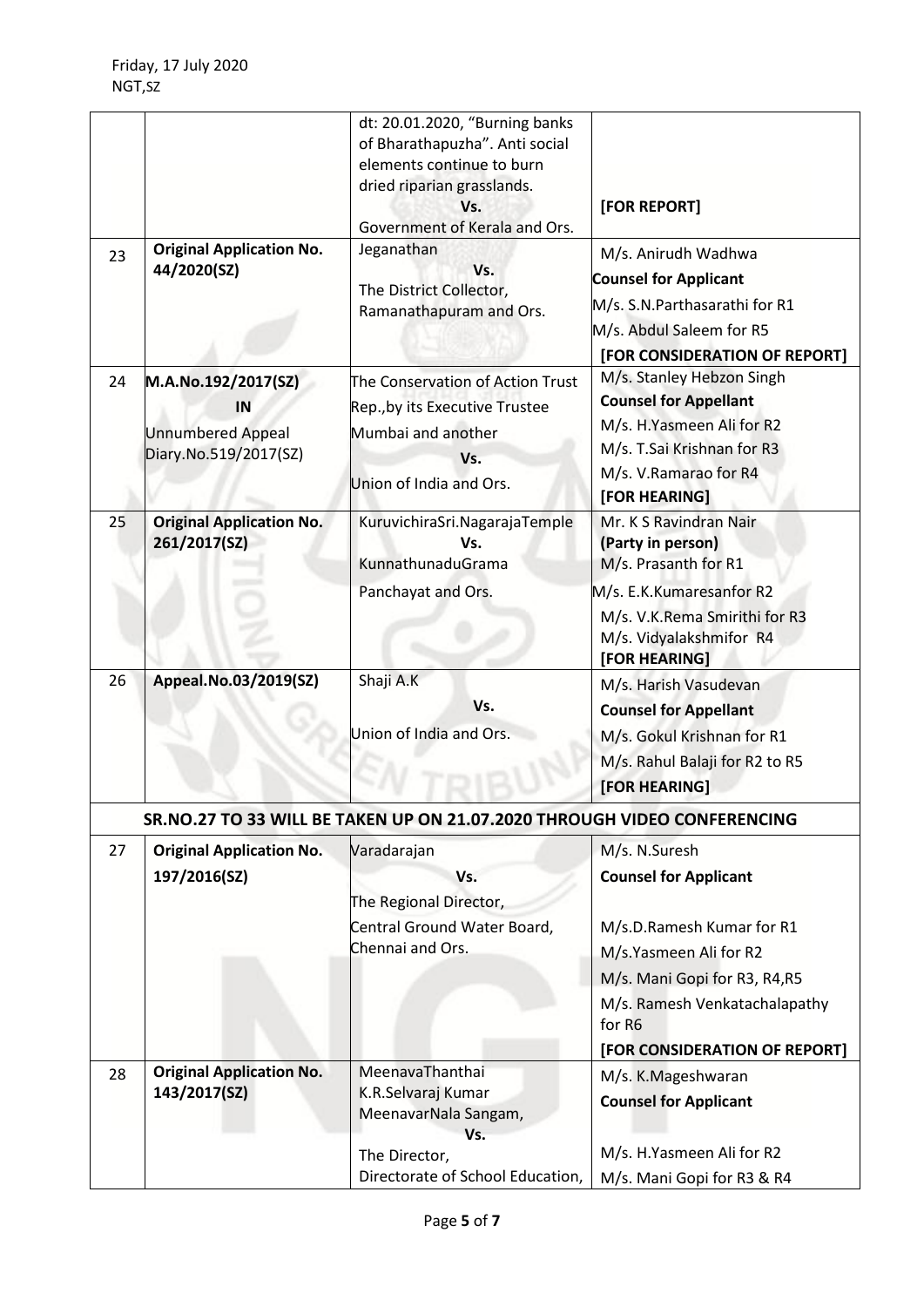|    |                                                                                           | Chennai and Ors.                                                                                                                         | M/s. T.V. Vineeth Kumar for R5<br>[FOR CONSIDERATION OF REPORT]                                                                                                                                          |  |
|----|-------------------------------------------------------------------------------------------|------------------------------------------------------------------------------------------------------------------------------------------|----------------------------------------------------------------------------------------------------------------------------------------------------------------------------------------------------------|--|
| 29 | <b>Original Application No.</b><br>240/2017(SZ)                                           | S.P.Muthuraman<br>Vs.<br>The Secretary,<br><b>Environment and Forest</b><br>Department,<br>Government of Tamil Nadu,<br>Chennai and ors. | M/s. S.MuthuVairam<br><b>Counsel for Applicant</b><br>M/s. S.N.Parthasarathi for R1<br>M/s.Abdul Saleem & S.Saravanan<br>for R2 & R3, R4<br>M/s. AL.Ganthimathi for R5<br>[FOR CONSIDERATION OF REPORT]  |  |
| 30 | <b>Original Application No.</b><br>04/2019(SZ)                                            | Anirudh Reddy<br>Vs.<br>Union of India and Ors.                                                                                          | M/s. Sanjay Upadhyay<br><b>Counsel for Applicant</b><br>M/s. M. Sumathi for R1<br>M/s. R. Thirunavukarasu for R2<br>M/s. Yasmeen Ali for R3<br>M/s. T. Saikrishnan for R4<br>[FOR FILING REPORT]         |  |
| 31 | <b>Original Application No.</b><br>04/2020(SZ)<br><b>WITH</b>                             | Chava Srinivas and Anr.<br>Vs.<br>M/s.Anand Metallics & Power<br>Pvt. Ltd. &Ors.                                                         | M/s. V.K.Singh<br><b>Counsel for Applicant</b><br>M/s. T.Sai Krishnan for R2<br>[FOR CONSIDERATION OF REPORT]                                                                                            |  |
| 32 | <b>Original Application No.</b><br>05/2020(SZ)                                            | Capt L.K Reddy (Retd)<br>Vs.<br>M/s.Om Shiv Shakthi Iron<br>Industries Pvt Ltd &Ors.                                                     | M/s. V.K.Singh<br><b>Counsel for Applicant</b><br>M/s. T.Sai Krishnan for R2<br>[FOR CONSIDERATION OF REPORT]                                                                                            |  |
| 33 | M.A.No.234/2016(SZ)<br>IN<br>Diary.No.623/2016(SZ)<br>IN<br>Unnumbered<br>Appeal/2016(SZ) | Veerendra Kumar. R<br>Vs.<br>The Ministry of Environment,<br>Forests and Climate Change,<br>New Delhi and Ors.                           | M/s .A.Yogeshwaran<br><b>Counsel for Appellant</b><br>M/s. G.M.Syed Nurullah Sheriff<br>for R1<br>M/s. Devaraj Ashok for R2<br>M/s. M.R.Gokul Krishnan for R3<br>M/s. S.S.Rajesh for R4<br>[FOR HEARING] |  |
|    | SR.NO. 34 TO 36 WILL BE TAKEN UP ON 27.07.2020 THROUGH VIDEO CONFERENCING                 |                                                                                                                                          |                                                                                                                                                                                                          |  |
| 34 | <b>Appeal No.41/2017(SZ)</b>                                                              | Human Rights Forum<br>Through S.Jeevan Kumar and Ors.<br>Vs.<br>Union of Indiaand Ors.                                                   | M/s.Stanley Hebzon Singh<br><b>Counsel for Appellant</b><br>M/s. M.R.Gokul Krishnan for R1<br>M/s. T.Sai Krishnan for R3<br>M/s. Ramachander Rao for R4<br>[FOR HEARING]                                 |  |